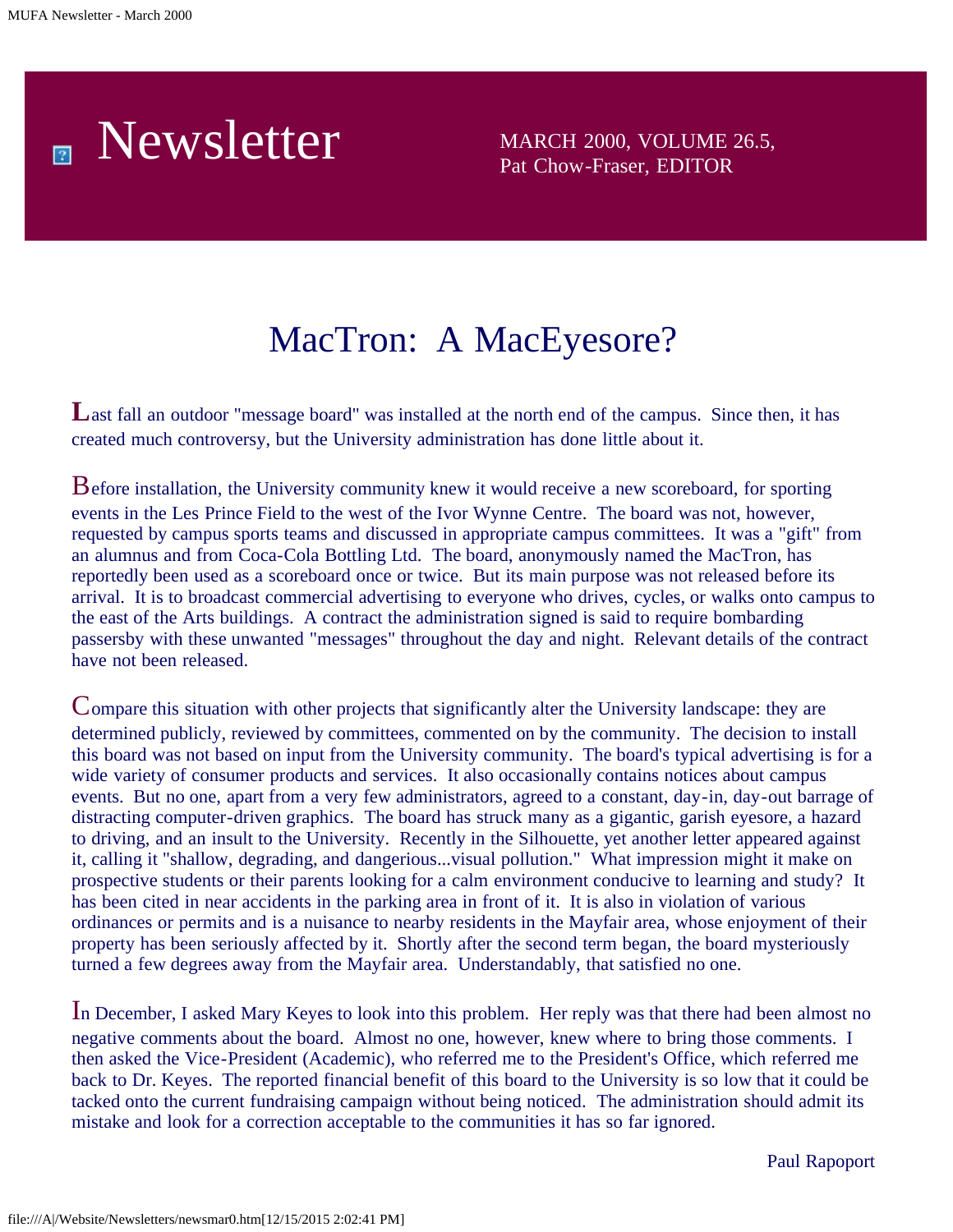$\left|2\right\rangle$ 

### Drug Plan? What Drug Plan?

McMaster may have a Chair in Breast Cancer Research, but what it does not do is pay the breast cancer treatment costs of its own employees. I had/have breast cancer. As treatment to prevent its recurrence I take a drug called tamoxifen; ironically it was prescribed by the physician who holds the Chair in Breast Cancer Research. I was on research leave when the cancer was diagnosed and went on research leave as soon as my active treatment ended. This was in January of 1999. Except for a brief trip back to Canada for medical purposes, I spent most of 1999 outside of Canada.

Before leaving I filled a prescription for enough tamoxifen to last the length of my trip. Our McMasterfunded/Sun Life-administered drug plan would not pay the costs. They only pay for three-month prescriptions, nothing longer. The rationale for this rule is, according to Sun Life, that the employee might leave their job and the Plan would be out of pocket. Apparently McMaster Human Resources has never told Sun Life that as a condition of their leave, faculty members are obliged to return to the University. I paid for the drugs. The same situation recurred when I was back in July. I am told by our Benefits Office that there is a policy to deal with prescription drugs when on leave. No one I have talked to, including people at the Faculty Association, was aware of such a policy.

When I returned from my research leave at the beginning of this term, I filed to have my self-paid drug costs reimbursed. The drug plan has declined to provide the reimbursement. They have paid \$14.20 which represented less than 20 percent of the cost of the generic drug. I might point out that the two forms they sent me, one saying it would deal with this claim as a separate issue, and the other form which arrived with the cheque, had different dollar amounts on each of them than the amount originally claimed. (This underlines to me, at least, their administrative incompetence.) The rationale for rejection of the claim was an ungrammatical computer generated semi-sentence which I found incomprehensible.

As I write, the Faculty Association is trying to find out why the claim was not paid. Based upon previous experience with Sun Life and McMaster Human Resources - Benefits, they are not optimistic about my getting any money, but hope that it will be possible to at least receive an explanation. I face the same situation this summer when I go away to do research, and again for my next sabbatical.

In my case, the drugs will be paid for. My husband teaches at Brock. They also have a university-funded, separately administered benefits plan. He pays \$10 deductible per year and the plan covers all of his drugs. It has also always covered my dispensing costs which our plan does not cover. Now it seems, it will also have to pay the costs of my drugs. Brock does not have a Chair in Breast Cancer Research, but Brock does have a unionized faculty.

*Barbara W. Carroll, Professor Department of Political Science* [After intervention by the Faculty Association, this claim was paid. But it is an example of the ongoing problems we have with the drug plan and particularly the three month rule. BWC]

### **World's Easiest Exam** $|2|$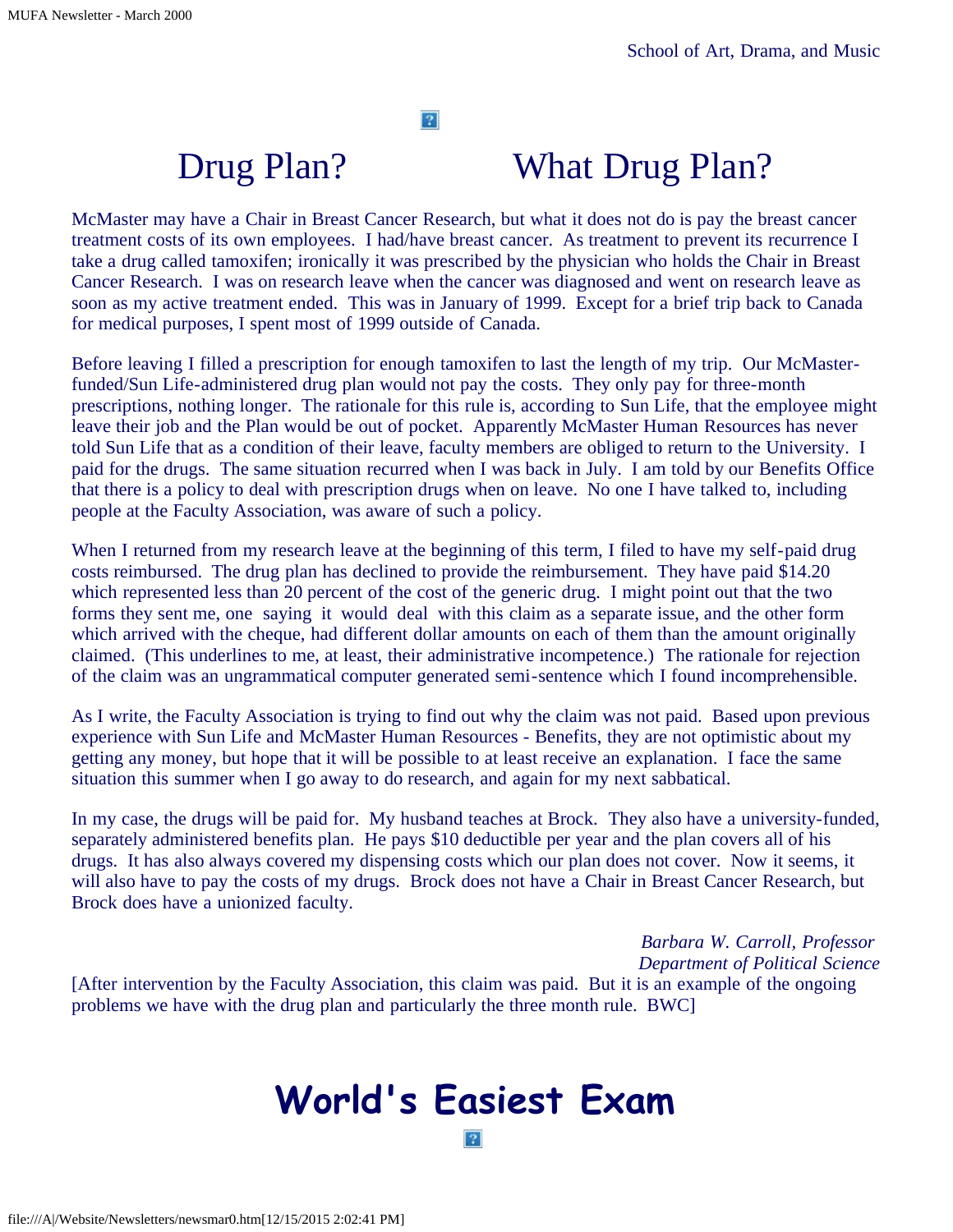In the spirit of the season, here's a quiz for YOU to take.

1. How long did the Hundred Years War last? 2. Which country makes Panama hats? 3. From which animal do we get catgut? 4. What colour is a purple finch? 5. What is a camel's hair brush made of? 6. The Canary Islands in the Pacific are named after what animal? 7. What was King George VI's first name? 8. In which month do Russians celebrate the October Revolution? 9. Where are Chinese gooseberries from? 10. How long did the Thirty Years War last?

Answers

 $|2|$ 

#### $|2|$

Maqbool Aziz Professor of English (1935-2000)

 $|2|$ 

**McMaster University has lost a distinguished teacher and scholar with the death of Dr. Maqbool Aziz, Professor of English. He died on March 9th, following a series of heart attacks. He was 65 years old, and barely two months from retirement.**

**He earned his BA and MA at Punjab University. After lecturing there for several years, he went on to Oxford University for further graduate study. There he was granted the DPhil in 1969. In that same year he came to McMaster as an Assistant Professor of English.**

**Over the years Dr. Aziz became well known as a superb classroom teacher. He received nominations for the McMaster Student Teacher Awards in no less than five different years, but he mostly declined them all. He was especially admired by graduate students, and he supervised a very large number of MA and PhD theses.**

**He published many articles and reviews as well as some translations. But his principal research, which occupied him for some years, was the preparation of three volumes of the definitive scholarly edition of the short fiction of Henry James. This was a particularly challenging task, since James frequently revised his stories between their periodical publication and their appearance in book collections, and then again when late in his life he revised and rewrote extensively for the famous New York Edition of his work.**

**Dr. Aziz was an accomplished artist in watercolours, and a very fine photographer. He had a very**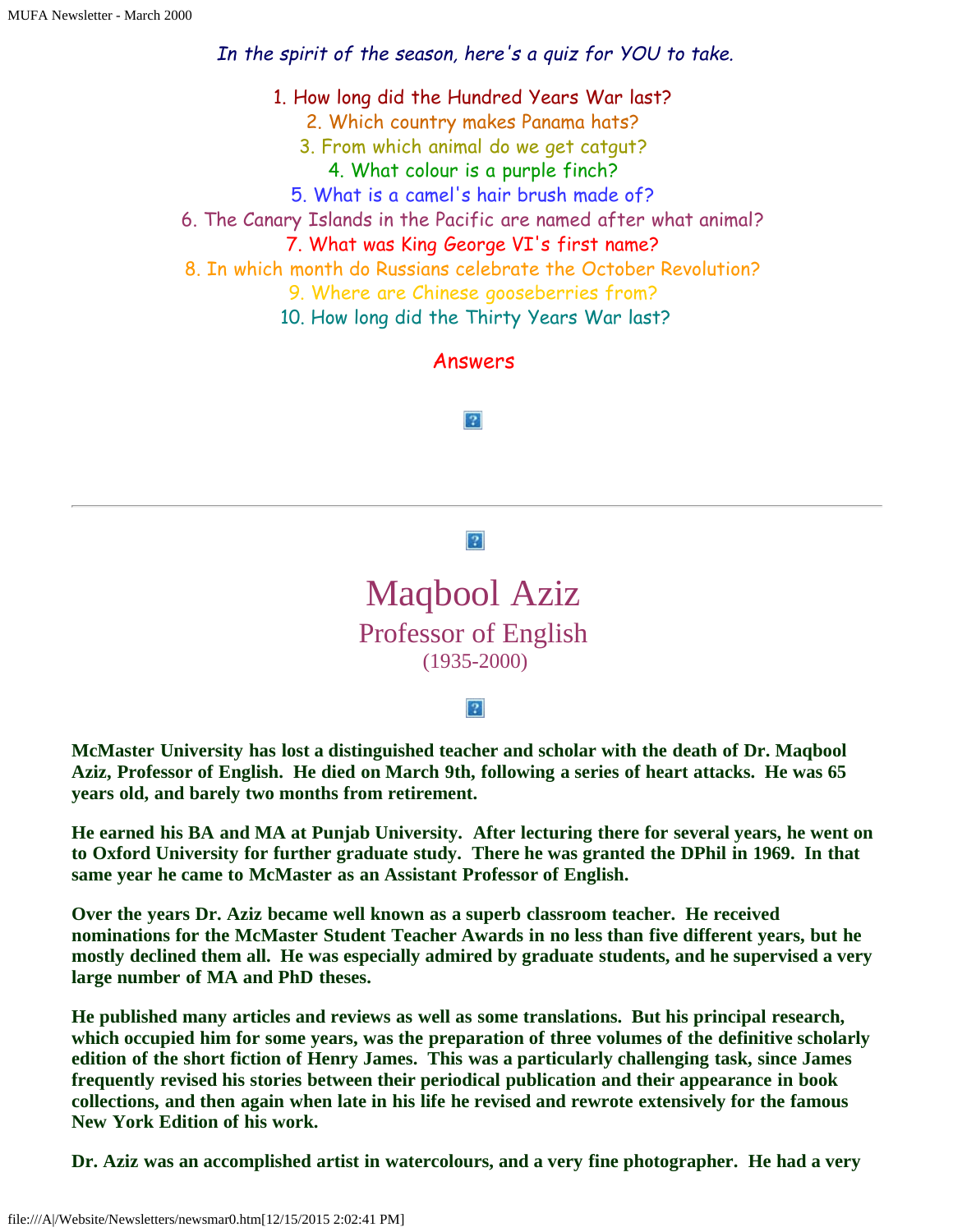**extensive knowledge of history, especially of India and Pakistan and Persia. He was a gentle man, but he could have very strong opinions, especially on education, which he would express with great rhetorical power. He was widely loved as a man of great warmth and understanding. Students might sometimes find him very demanding, but they flocked to his classes, and to his constantly busy office where they found a welcoming and sympathetic mentor with whom they could speak freely of their problems, whether these were academic or involved such personal issues as difficult parents, or floundering romances, or merely the ever-painful angst of the young. He was a man of great personal dignity, which never disguised his genuine warmth and generosity.**

**Members of the McMaster community cherish the image of a well-dressed Maqbool riding with great aplomb along Sterling Street on his bicycle, at a speed so slow as to defy balance. Someone suggested that he could easily have won a place in the Guinness Book of Records. But I believe his name merits instead inscription in the roster of McMaster's most distinguished professors.**

**A memorial scholarship is being established in Dr. Aziz's name. Contributions can be made to the Department of English.**

> *Alwyn Berland Professor Emeritus, English*

### **For Rent**

 $|2|$ 

Spacious, comfortable home, Aberdeen/Queen, 6 bedrooms, 4 baths, central air, fully furnished, parking. \$1500/month plus utilities; 12 month lease starting July 2000. Exact dates flexible. For more information, call 525-9140, ext. 24239 or 572-6254.

**P**rofessors welcomed. Spacious main floor, 1 bedroom apartment for rent. Located in Greensville on Escarpment overlooking Dundas Valley. Just renovated with new carpet, ceramic tile, 3pc bath. Lots of parking, trees and birds. Semifurnished. Asking \$600/month, utilities incl. "The view is free." **Call 905-628-9191.**

### Welcome New MUFA Members

| <b>Joe Blimkie</b> | Kinesiology                   |
|--------------------|-------------------------------|
| Peter Boey         | <b>Management Science</b>     |
| Deb Stewart        | <b>Rehabilitation Science</b> |

### Know Your Benefits

Submitting a Claim